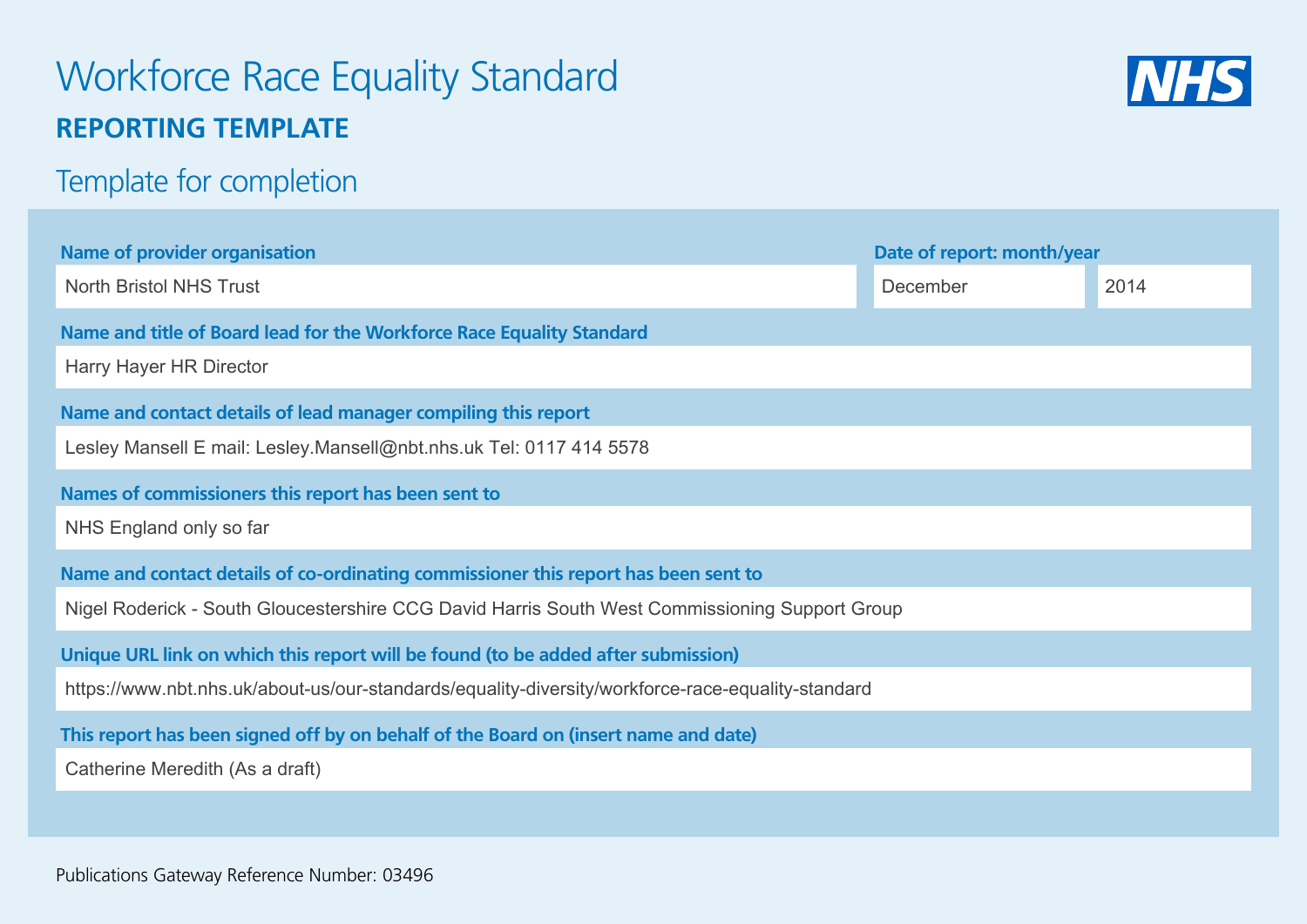## Report on the WRES indicators

#### 1. Background narrative

#### **a. Any issues of completeness of data**

Monitoring of BME staff is very good. The Electronic Staff Record for 2014 showed that a mere 2% did not provide this information. This compares with 27% in 2009. Thus, it is easier to show where actions have an impact where is possible to link to the ESR.

The Staff Attitude Survey had a very low response from BME staff in 2014 (7%) compared with 2013 (11%). The Family and Friends Test for staff does not include equality monitoring.

 $\mathcal{F}_{\mathcal{F}}$  is no report is no reporting on  $\mathcal{F}_{\mathcal{F}}$  and  $\mathcal{F}_{\mathcal{F}}$  and  $\mathcal{F}_{\mathcal{F}}$  exponential Health e.g. counselling, since

#### **b. Any matters relating to reliability of comparisons with previous years**

The main issue here is the low numbers we have for reporting of harassment and bullying (through the confidential helpline) or of cases to the ASK HR team. Anecdotal evidence

#### 2. Total numbers of staff

**a. Employed within this organisation at the date of the report** 

7200 FTE

**b. Proportion of BME staff employed within this organisation at the date of the report** 

14%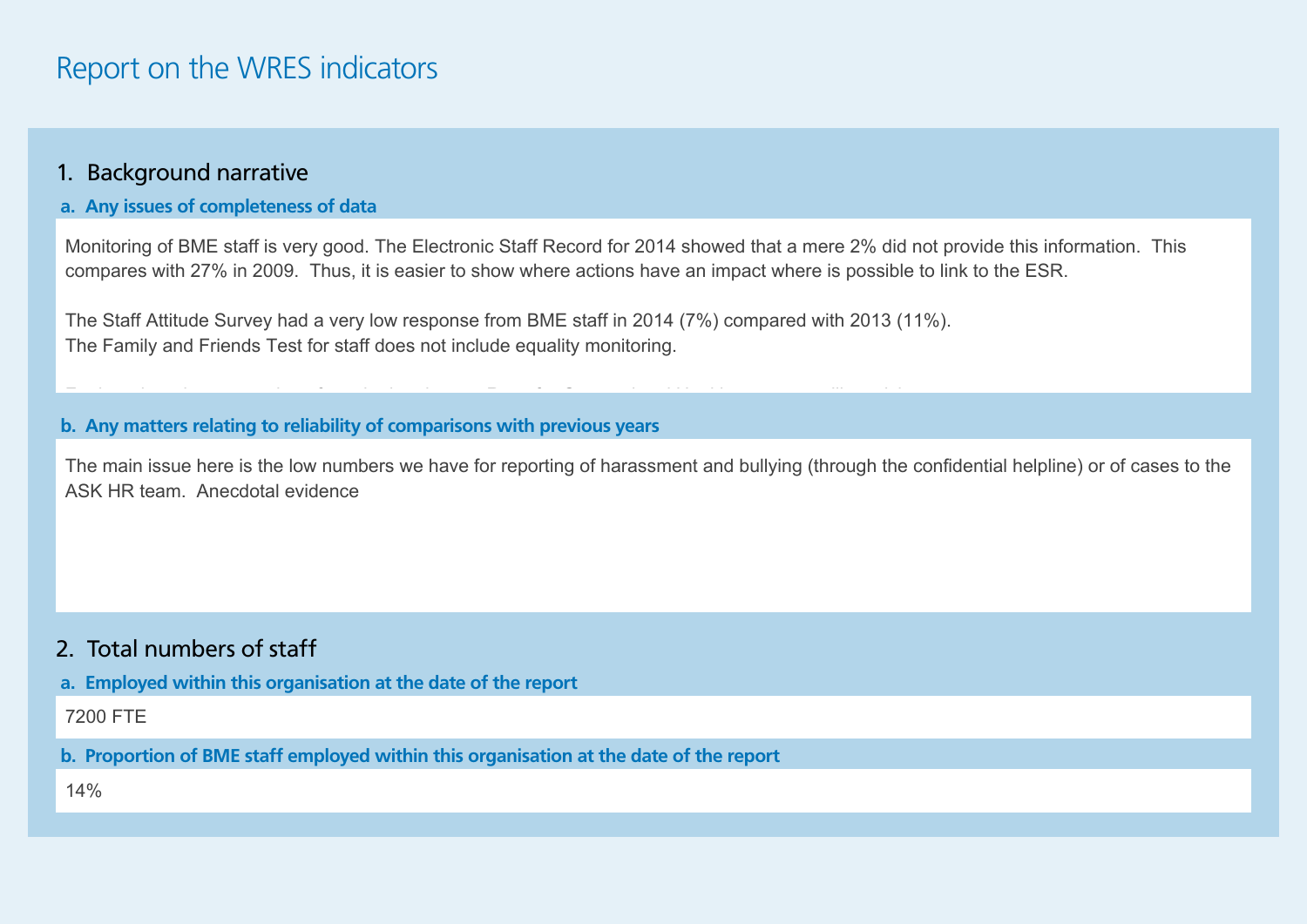## Report on the WRES indicators, continued

### 3. Self reporting

**a. The proportion of total staff who have self–reported their ethnicity** 

**b. Have any steps been taken in the last reporting period to improve the level of self-reporting by ethnicity** 

14%<br>3. Have any steps been taken in the last reporting period to improve the level of self-reporting by ethnicity<br>Electronic Staff Record - staff encouraged to self report protected characteristics. All new staff encourage

**c. Are any steps planned during the current reporting period to improve the level of self reporting by ethnicity**

### 4. Workforce data

**a. What period does the organisation's workforce data refer to?**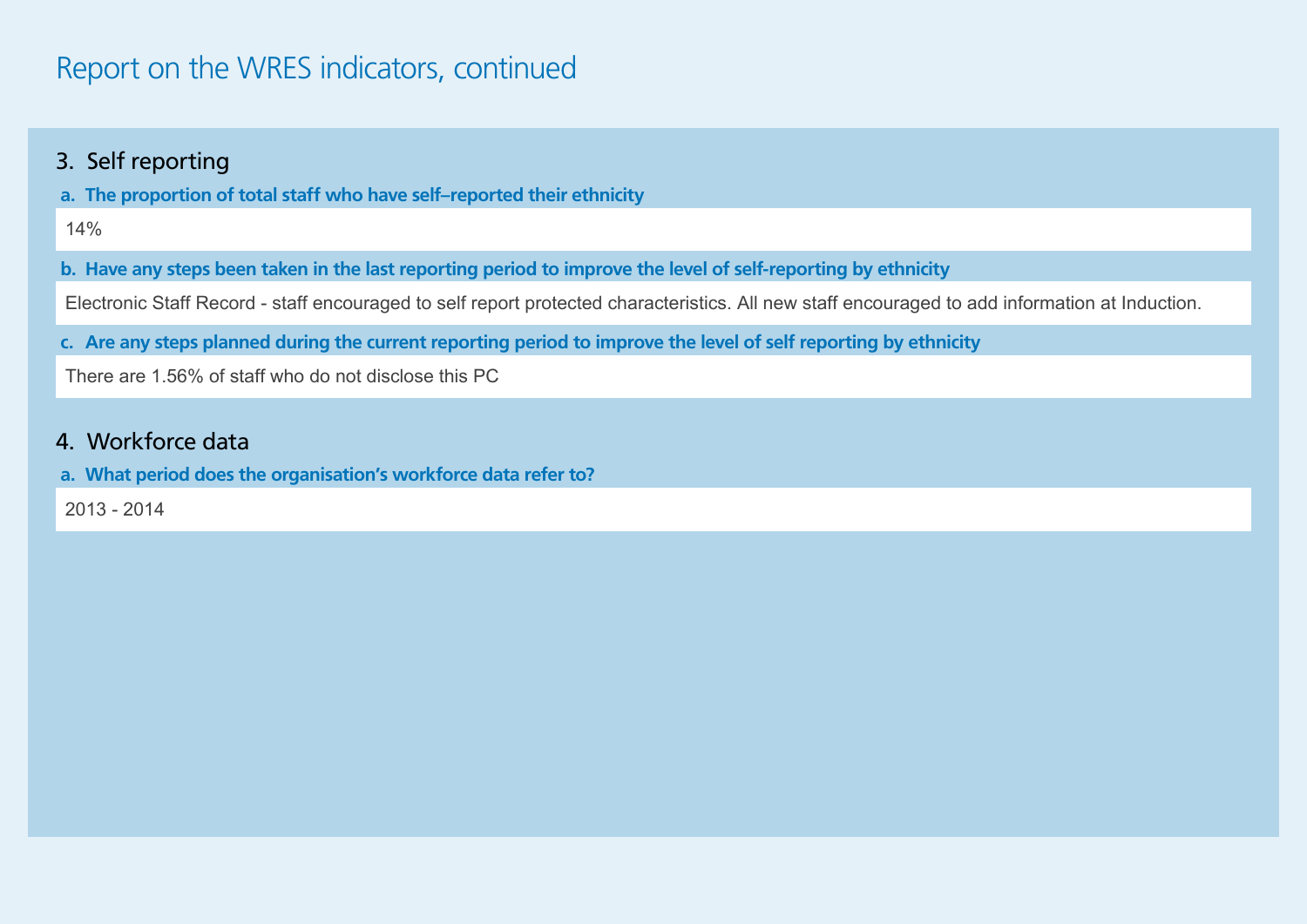### 5. Workforce Race Equality Indicators

For ease of analysis, as a guide we suggest a maximum of 150 words per indicator.

|   | <b>Indicator</b>                                                                                                                                                                                                                                                                                                                                                   | Data for<br>reporting year | Data for<br>previous year | Narrative – the implications of the data and<br>any additional background explanatory<br>narrative | Action taken and planned including e.g. does<br>the indicator link to EDS2 evidence and/or a<br>corporate Equality Objective                             |
|---|--------------------------------------------------------------------------------------------------------------------------------------------------------------------------------------------------------------------------------------------------------------------------------------------------------------------------------------------------------------------|----------------------------|---------------------------|----------------------------------------------------------------------------------------------------|----------------------------------------------------------------------------------------------------------------------------------------------------------|
|   | For each of these four workforce<br>indicators, the Standard compares<br>the metrics for White and BME<br>staff.                                                                                                                                                                                                                                                   |                            |                           |                                                                                                    |                                                                                                                                                          |
|   | Percentage of BME staff in Bands<br>8-9, VSM (including executive Board<br>members and senior medical staff)<br>compared with the percentage of BME<br>staff in the overall workforce                                                                                                                                                                              | 13.90%                     | 12%                       | Career development and Leadership programme<br>in place for BME staff.                             | Talent Management programme to be developed<br>2015.<br>Links to Eq Objective to include equality in<br>department business plan and to improve equality |
| 2 | Relative likelihood of BME staff being<br>appointed from shortlisting compared<br>to that of White staff being appointed<br>from shortlisting across all posts.                                                                                                                                                                                                    | 23%                        | 14%                       | Increase of 9%. Valued Based Recruitment<br>process introduced for HCA's/Housekeeping<br>nosts     | Pilot now extended to cover Trainee Assistant<br>Practitioners, Domestics, Porters and Catering<br>staff                                                 |
| 3 | Relative likelihood of BME staff<br>entering the formal disciplinary<br>process, compared to that of White<br>staff entering the formal disciplinary<br>process, as measured by entry into a<br>formal disciplinary investigation*<br>*Note: this indicator will be based on<br>data from a two year rolling average of<br>the current year and the previous year. | 23%                        | 27%                       | Figures for these cases are very low 48 of 542<br>cases in total. The figures are also falling.    | Links to Equality Objective to improve equality<br>monitoring of data collected.                                                                         |
| 4 | Relative likelihood of BME staff<br>accessing non-mandatory training and<br>CPD as compared to White staff                                                                                                                                                                                                                                                         | 17%                        | 13.5%                     | This figures has risen from the previous year.<br>BME staff encouraged to undertake training to    | Links to Eq Objective to include equality in<br>department business plan and to improve equality                                                         |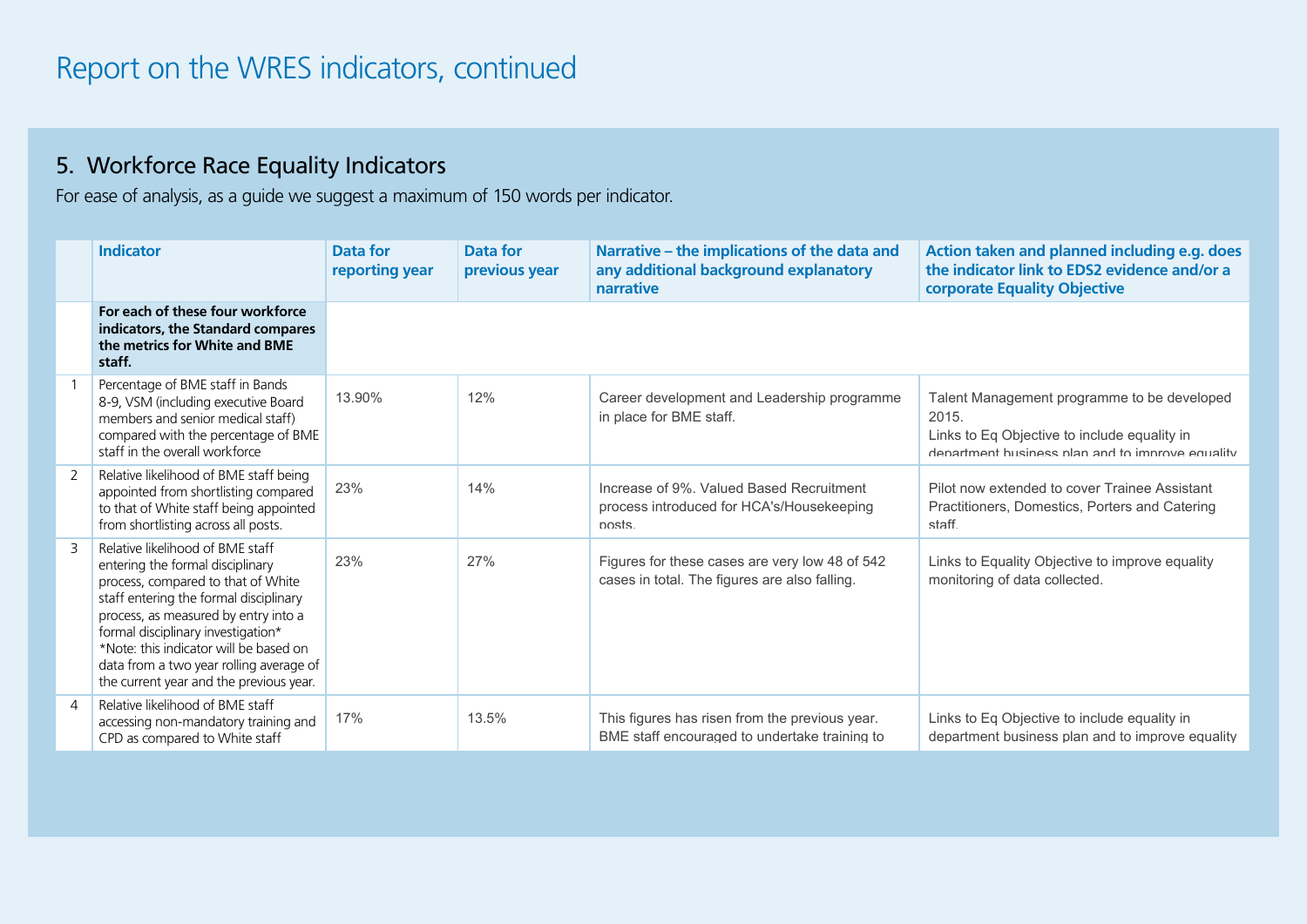## Report on the WRES indicators, continued

|                | <b>Indicator</b>                                                                                                                                                    | <b>Data for</b><br>reporting year |             | <b>Data for</b> | previous year | Narrative - the implications of the data and<br>any additional background explanatory<br>narrative       | Action taken and planned including e.g. does<br>the indicator link to EDS2 evidence and/or a<br>corporate Equality Objective                           |
|----------------|---------------------------------------------------------------------------------------------------------------------------------------------------------------------|-----------------------------------|-------------|-----------------|---------------|----------------------------------------------------------------------------------------------------------|--------------------------------------------------------------------------------------------------------------------------------------------------------|
|                | For each of these four staff survey<br>indicators, the Standard compares<br>the metrics for each survey<br>question response for White and<br><b>BME</b> staff.     |                                   |             |                 |               |                                                                                                          |                                                                                                                                                        |
| 5              | KF 18. Percentage of staff<br>experiencing harassment, bullying or<br>abuse from patients, relatives or the<br>public in last 12 months                             | White 30%                         |             | White 29%       |               | BME data only 0.5% higher than workforce.<br>H&B helpline in place, number of calls reducing<br>for this | Links to Eq Objective to improve equality<br>monitoring of data collected.                                                                             |
|                |                                                                                                                                                                     | BME 13%                           |             | BME 26%         |               |                                                                                                          |                                                                                                                                                        |
| 6              | KF 19. Percentage of staff experiencing<br>harassment, bullying or abuse from<br>staff in last 12 months                                                            | White 25%                         |             | White 22%       |               | BME data only 0.5% higher than workforce. BME<br>data improved by 15% from 2013.                         | Links to Eq Objective to improve equality<br>monitoring of data collected. Recruit more H&B                                                            |
|                |                                                                                                                                                                     | BME                               | 13%         | BME             | 28%           |                                                                                                          |                                                                                                                                                        |
| $\overline{7}$ | KF 27. Percentage believing that trust<br>provides equal opportunities for career<br>progression or promotion                                                       | White 87%                         |             | White 91%       |               | Career progression programme includes<br>mentoring by Board and senior managers.                         | Links to Eq Objective to improve equality<br>monitoring of data collected.                                                                             |
|                |                                                                                                                                                                     | BME 0                             |             | BME 79%         |               |                                                                                                          |                                                                                                                                                        |
| 8              | Q23. In the last 12 months have you<br>personally experienced discrimination<br>at work from any of the following?<br>b) Manager/team leader or other<br>colleagues |                                   | White 9.69% | White 6%        |               | No cases have been logged at Employment<br>Tribunal for a number of years.                               | Build opportunities for progression in Bands 1-6<br>including apprenticeships, Talent for Care &<br>essential training. Links to Equality Objective to |
|                |                                                                                                                                                                     | BME 3%                            |             | BME 4%          |               |                                                                                                          |                                                                                                                                                        |
|                |                                                                                                                                                                     |                                   |             |                 |               |                                                                                                          | Improve equality monitoring of data collected                                                                                                          |
|                | Does the Board meet the<br>requirement on Board<br>membership in 9?                                                                                                 |                                   |             |                 |               |                                                                                                          |                                                                                                                                                        |
| 9              | Boards are expected to be broadly<br>representative of the population they<br>serve                                                                                 | 14%                               |             | 14%             |               |                                                                                                          | Links to Equality Objective to improve equality<br>monitoring of data collected and BME Action                                                         |

Note 1. All provider organisations to whom the NHS Standard Contract applies are required to conduct staff surveys though those surveys for organisations that are not NHS Trusts may not follow the format of the NHS Staff Survey

**Note 2.** Please refer to the Technical Guidance for clarification on the precise means of each indicator.